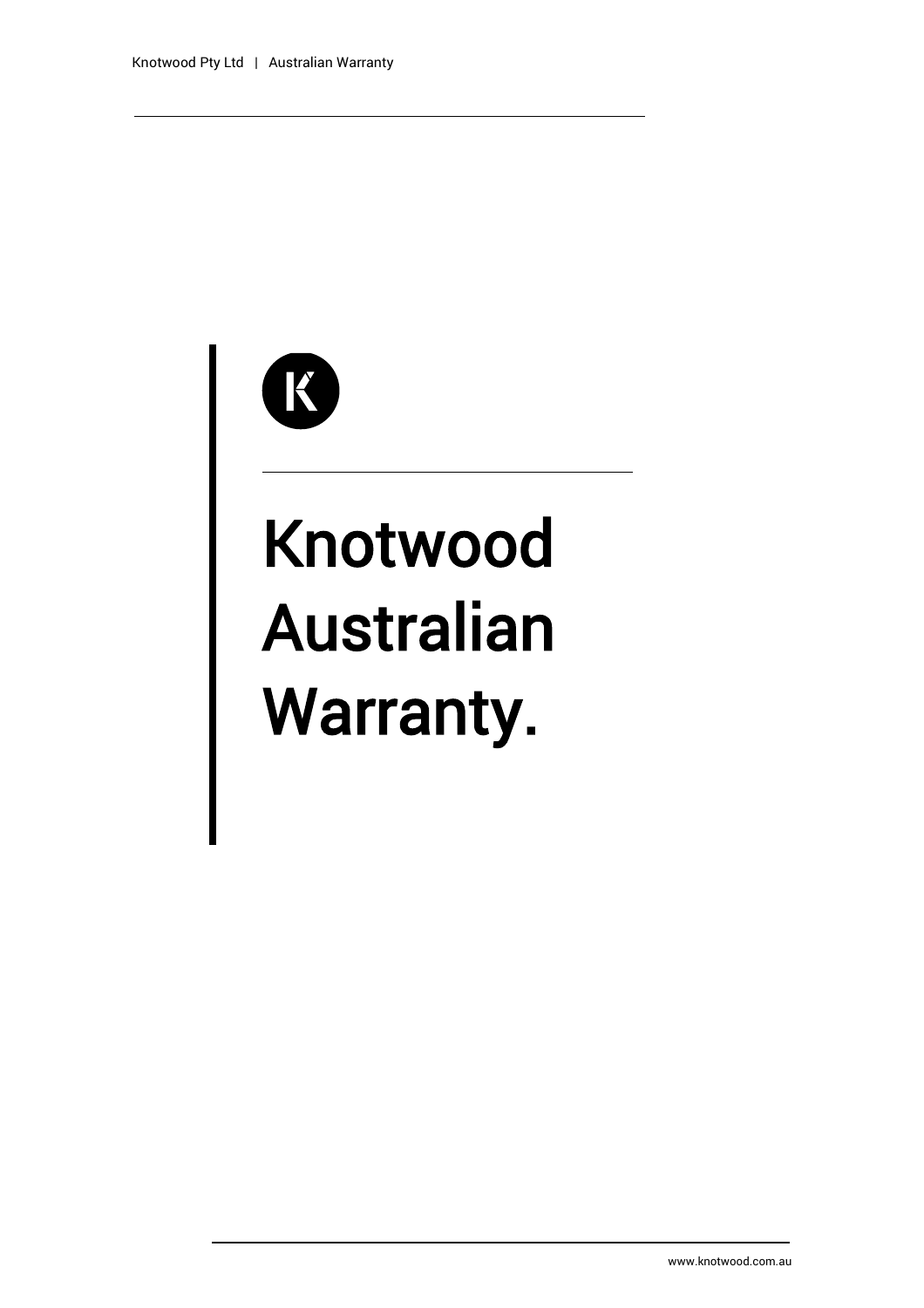| Warrants to (name of Person or Entity |  |
|---------------------------------------|--|
| where product is installed):          |  |

That any Knotwood extrusion will conform to the standards set out in Clause 1 and Clause 2 of this Warranty (attached), subject to the terms and conditions set out in Clause 3 of this Warranty (attached).

| Print Name of Contractor or Owner:     |  |
|----------------------------------------|--|
| Order Number:                          |  |
| Property Address/Installation Address: |  |
| Substantial date of Completion:        |  |
| Description of product on jobsite:     |  |

I have read and agreed to the terms of the Knotwood warranty and acknowledge receipt of a copy of the Warranty Certificate.

| Signature of Contractor or Owner: |  |
|-----------------------------------|--|
| Date:                             |  |

| Duly authorised on behalf of Knotwood<br>- Name & signature: |  |
|--------------------------------------------------------------|--|
| Date:                                                        |  |

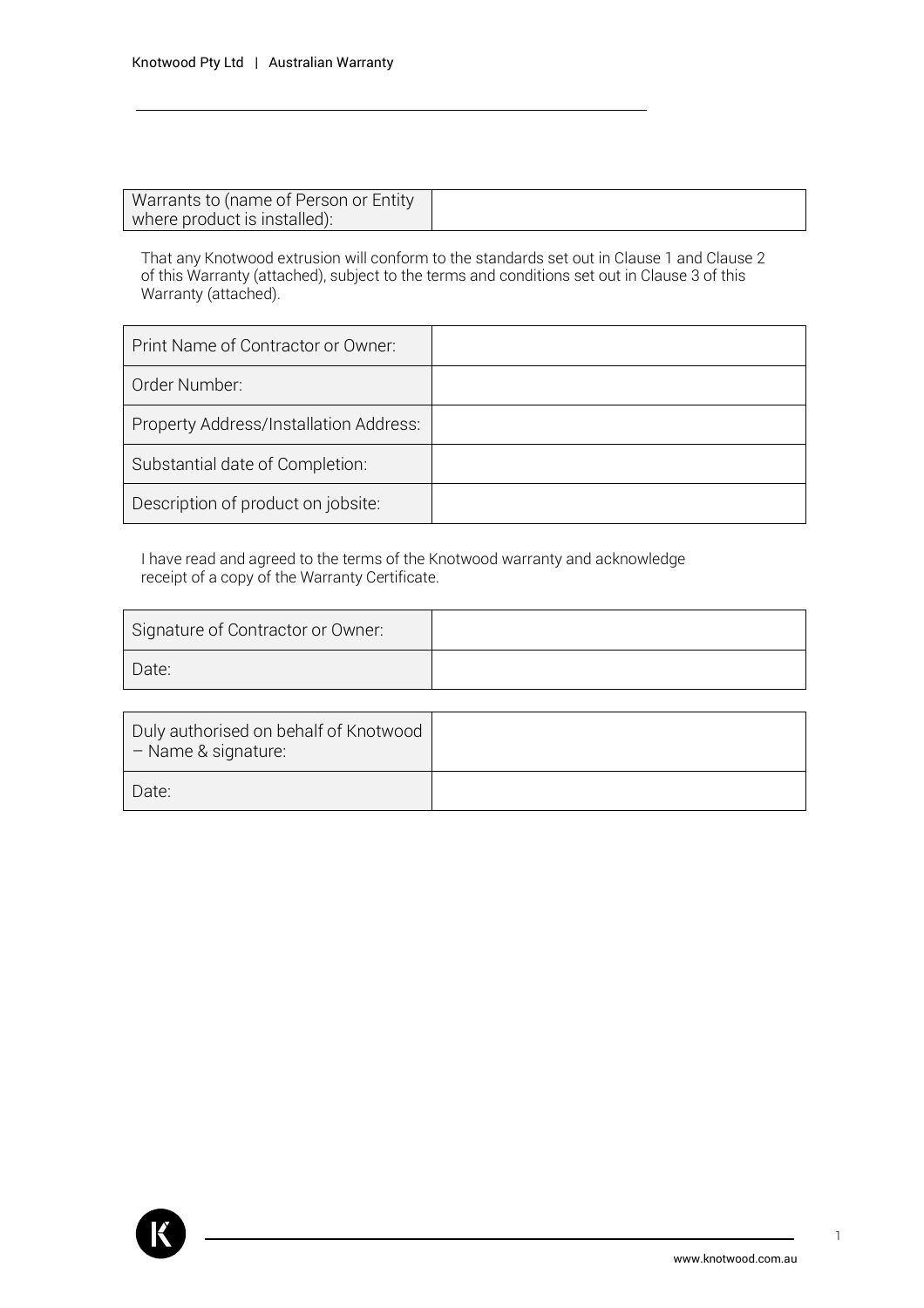Clause 1. Knotwood expressly warrants that its aluminium products are free from manufacturing defects in material or workmanship.

### When installed according to Knotwood specifications and properly maintained, such product is guaranteed against the following:

- 1.1 Buckling: The product itself will be free of any buckling that is not associated with the substrate and/or structure to which the Knotwood system is attached.
- 1.2 Corrosion: When base coat has been applied by Knotwood and properly maintained, such product is further guaranteed against rusting and corroding. Subject to the limitations set out in Clause 3.
- 1.3 What we will do. If, during the Limited Warranty Period, the Product is defective in material or workmanship, Knotwood will, at its sole discretion, replace the defective portion of the Product. Knotwood's replacement of the defective Product of this Limited Warranty is the exclusive remedy for the Covered Person for any defect in materials or workmanship. KNOTWOOD WILL NOT REFUND OR PAY ANY COSTS IN CONNECTION WITH LABOUR OR ACCESSORY MATERIALS.

# Clause 2. Knotwood Finish

### During the warranty period there will be:

- 2.1 Checking/Cracking. No visible checking or cracking of the Knotwood Finish.
- 2.2 Chalking Resistance. No chalking of the Knotwood Finish in excess of that represented by No.8 rating based on ASTM D4214.
- 2.3 Base Colour Retention. No colour change of the Knotwood Finish greater than 5 CIE Lab AE units calculated in accordance with ASTM 2244 Section 6.3. Colour change shall be measured on the exposed paint surface which has been cleaned of oil, grease, chalk, oxidized film or other contaminants, corresponding values shall be measured on the original retained batch panel. [Warranty grade jobs only] (Panel stored in the dark at temperatures below 30˚ C)
- 2.4 Gloss Retention. Coated surfaces will exhibit gloss retention of a minimum of 30% of the original. Gloss retention shall be measured on the exposed paint surface which has been cleaned of oil, grease, chalk, oxidized film or other contaminants, corresponding values shall be measured on the original retained batch panel. [Warranty grade jobs only] (Panel stored in the dark at temperatures below 30˚ C)
- 2.5 Adhesion. Adhesion of Knotwood Finish when initially applied to test panels and measured by reference to AAMA 2604-02 Clause 7.4.2 will show no removal of the film.
- 2.6 Timber Grain Colour Variation. Due to the nature of the sublimation process, colour variation may occur. This unique product is designed to mimic real wood with colour and image inconsistencies. This is not considered to be a defect or warranty issue. During the Warranty Period any change in colour which may occur to the powder coating will occur evenly over

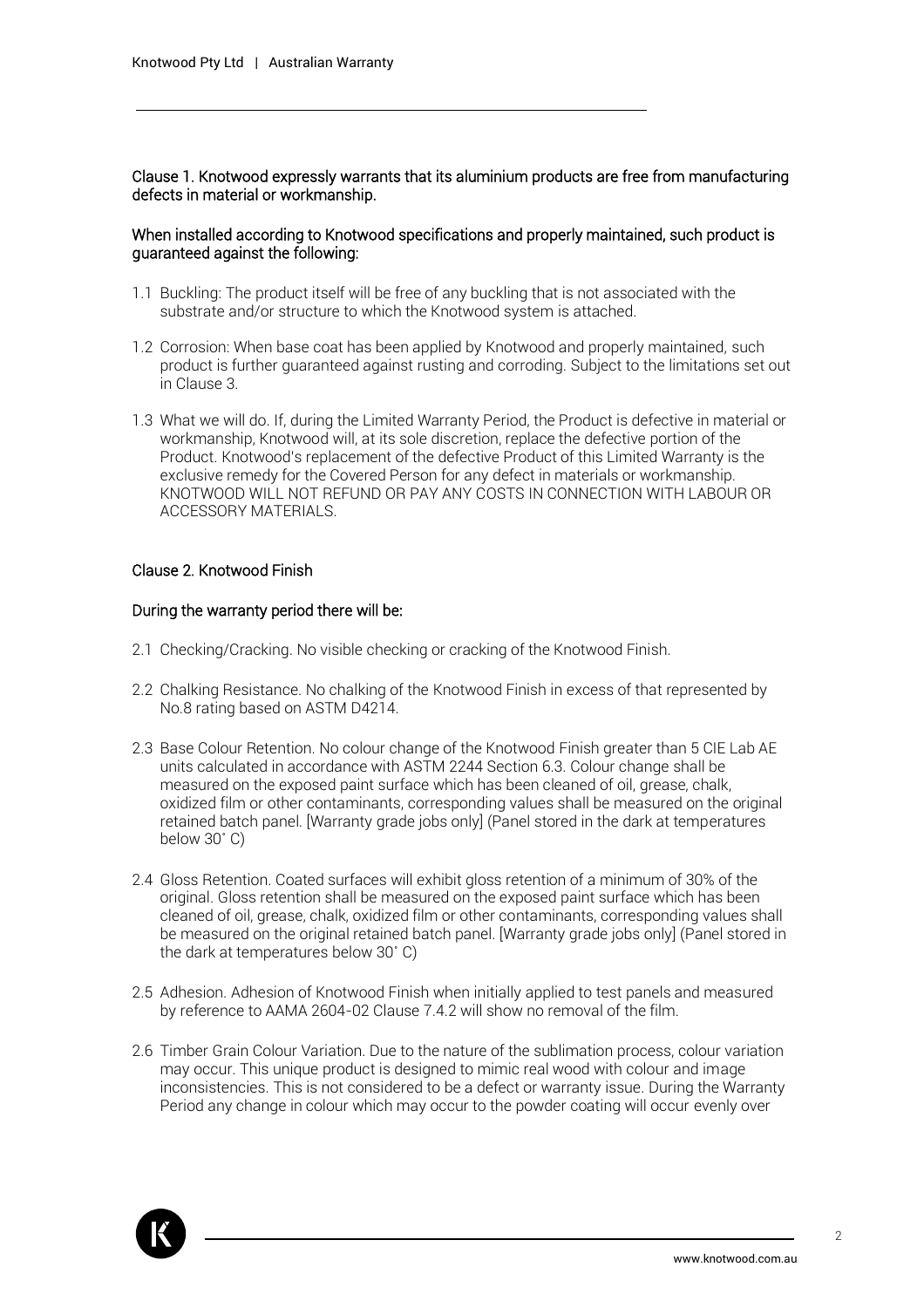any compatible surface on the same plane provided that such surfaces are exposed to an even degree of weathering.

# Clause 3. Warranty Terms and Conditions

- 3.1 The "Warranty Period" for the warranties in Clause 1 shall mean upto 15 years on the product for aslong as the "owner", "purchaser" named above shall own the property on which the material was originally installed and the warranty in Clause 2 shall mean upto 15 years, commencing on the date of completion.
- 3.2 Registration of the product is required for the warranty to be in effect. This warranty is valid for the original purchaser and one other owner of the structure where the product(s) have been installed.
- 3.3 One time transfer of warranty. Upon change of ownership, this Warranty, if still in effect, may be transferred to the new owner by the original purchaser under the terms and conditions of this Warranty, provided that the transfer must be registered not later than 90 days after transfer of the legal title to the property on which the product is installed; and provided that after the transfer, the Warranty shall be prorated based upon the date of installation. The right to transfer this Warranty is limited to the original purchasers and does not extend to transferees. If the transfer is not registered within ninety (90) days after transfer of the legal title, then Knotwood shall have no further obligation under this Warranty.
- 3.4 Normal atmospheric conditions exclude corrosive or aggressive atmospheres such as those contaminated with chemical fumes, salt or other corrosive elements, including highly aggressive coastal areas within proximity of a body of salt water. Knotwood recommends the cleaning and maintenance intervals (shown in table below) be followed to prevent corrosion from accumulated deposits.

| Category<br>(AS4312) | Corrosivity<br>Level | <b>Environmental Type</b>                      | Required<br>Cleaning |
|----------------------|----------------------|------------------------------------------------|----------------------|
| C1 & C2              | Very low & low       | Non-hazardous                                  | Every 12 months      |
| C3/T                 | Medium               | Typical                                        | Every 12 months      |
| C <sub>4</sub>       | High                 | Swimming & leisure pools / light<br>industrial | Every 6 months       |
| C <sub>4</sub>       | High                 | Coastal                                        | Every 6 months       |
| $C5-M$               | Very high            | Beachfront / marine                            | Every 3 months       |
| $C5$ -I              | Very high            | Heavy industrial                               | Every 3 months       |

- 3.5 Required Maintenance. As per the maintenance table above, use a soft sponge or cloth, water and mild detergent or non-abrasive soap with the pH range of 5-9 to clean the powder coated area of dirt, grim and other debris. Pressure washing and the use of harsh detergents or chemicals is not recommended. Include in your maintenance records the following: date, time, specific products used, name of maintenance person and their designation, maintenance company name and general condition of the powder coated finish.
- 3.6 The warranty will not extend or cover: